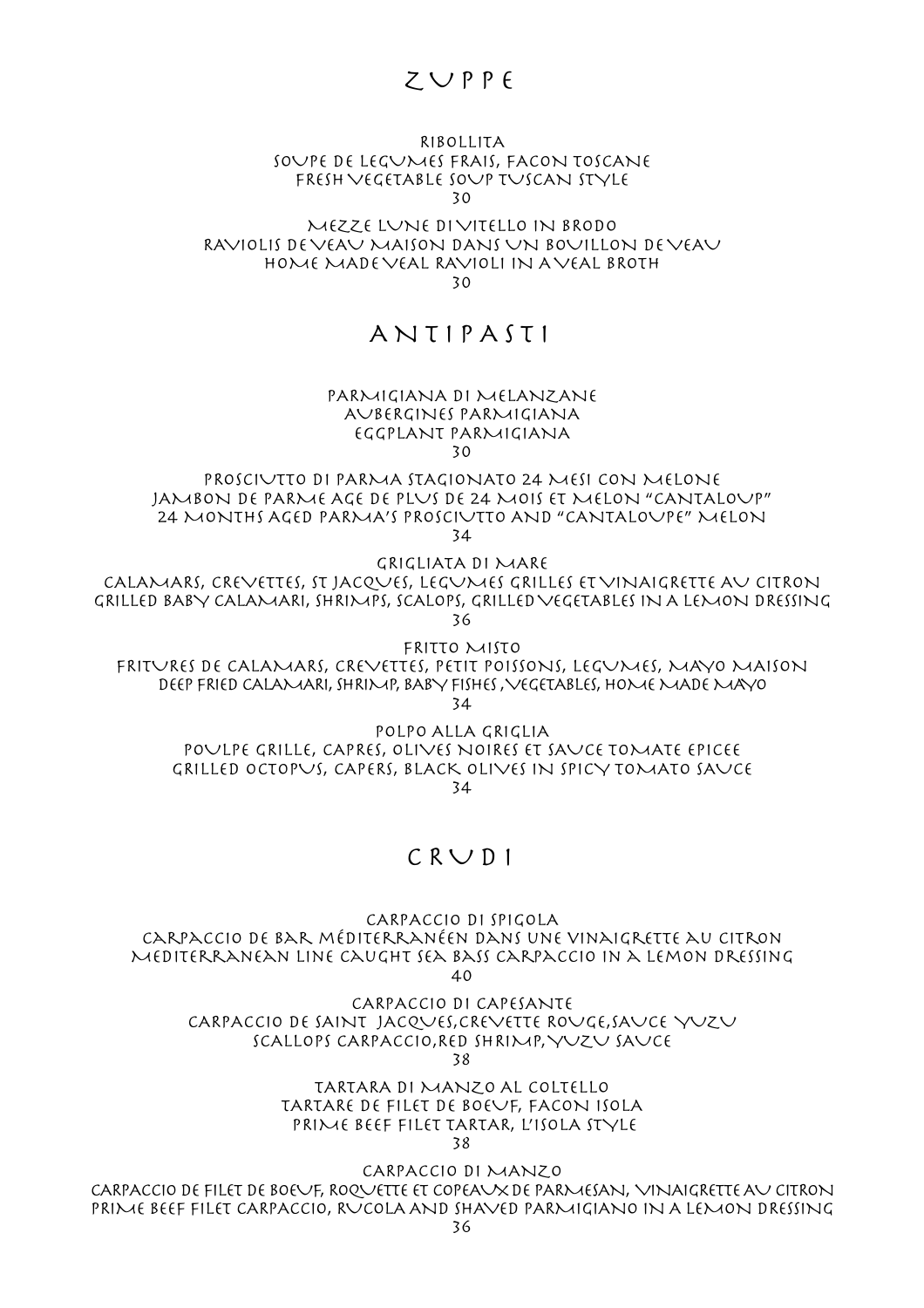# INSALATE

## INSALATA FAVORITA SALADE MIXTE AVEC TOMATES, CAROTTES ET MOZZARELLA MIXED SALAD WITH TOMATOES, CARROTS AND FRESH MOZZARELLA 26

#### RUGHETTA, RADICCHIO E REGGIANO ROQUETTE, CHICOREE ET PARMESAN REGGIANO RUCOLA, RADICCHIO WITH PARMIGIANO REGGIANO 26

CAPRESE CON LA BUFALA E PROSCIUTTO DI PARMA MOZZARELLA BUFALA , TOMATES CERISES, BASILIC ET JAMBON DE PARME FRESH BUFFALO MOZZARELLA, CHERRY TOMATOES, BASIL AND PARMA'S PROSCIUTTO 40

INSALATA DI CARCIOFINI NOVELLI E SCAGLIE DI REGGIANO SALADE DE JEUNES ARTICHAUTS CRUS, PARMESAN REGGIANO,VINAIGRETTE AU CITRON RAW BABY ARTICHOKES SALAD, PARMIGIANO REGGIANO IN A LEMON DRESSING 30

INSALATA DI LANGOSTINI E CANNELLINI salade de langoustines, haricots cannellini, tomates cerises, céleri et vinaigrette au citron LANGOSTINI SALAD, CANNELLINI BEANS, CHERRY TOMATOES, CELERY IN A LEMON DRESSING 36

## RISOTTI (RISO ACQUARELLO)

## FUNGHI PORCINI RISOTTO AUX CEPES PORCINI MUSHROOM RISOTTO 38

## ROSMARINO CON SPEZZATINO DI CINGHIALE RISOTTO AU ROMARIN AVEC SANGLIER BRAISE ROSEMARY RISOTTO WITH BRAISED WILD BOAR

 $40$ 

ZUCCA, BLU DI BUFALA E SPEZZATINO DI CINGHIALE Risotto au potiron, ragout de sanglier et fromage « blu di bufala » pumpkin risotto with braised wild boar and « blu di bufala » cheese  $40$ 

> TOPINAMBUR E SOGLIOLA RISOTTO À LA SOLE ET AV TOPINAMBUR RISOTTO WITH SOLE AND JERUSALEM ARTICHOKES 40

 PESCATORA RISOTTO AUX FRUITS DE MER SEAFOOD RISOTTO 40

 SCAMPI E ASPARAGI RISOTTO AU SAFRAN AVEC LANGOUSTINES, CREVETTES ET ASPERGES SAFFRON RISOTTO WITH LANGOSTINI, SHRIMPS AND ASPARAGUS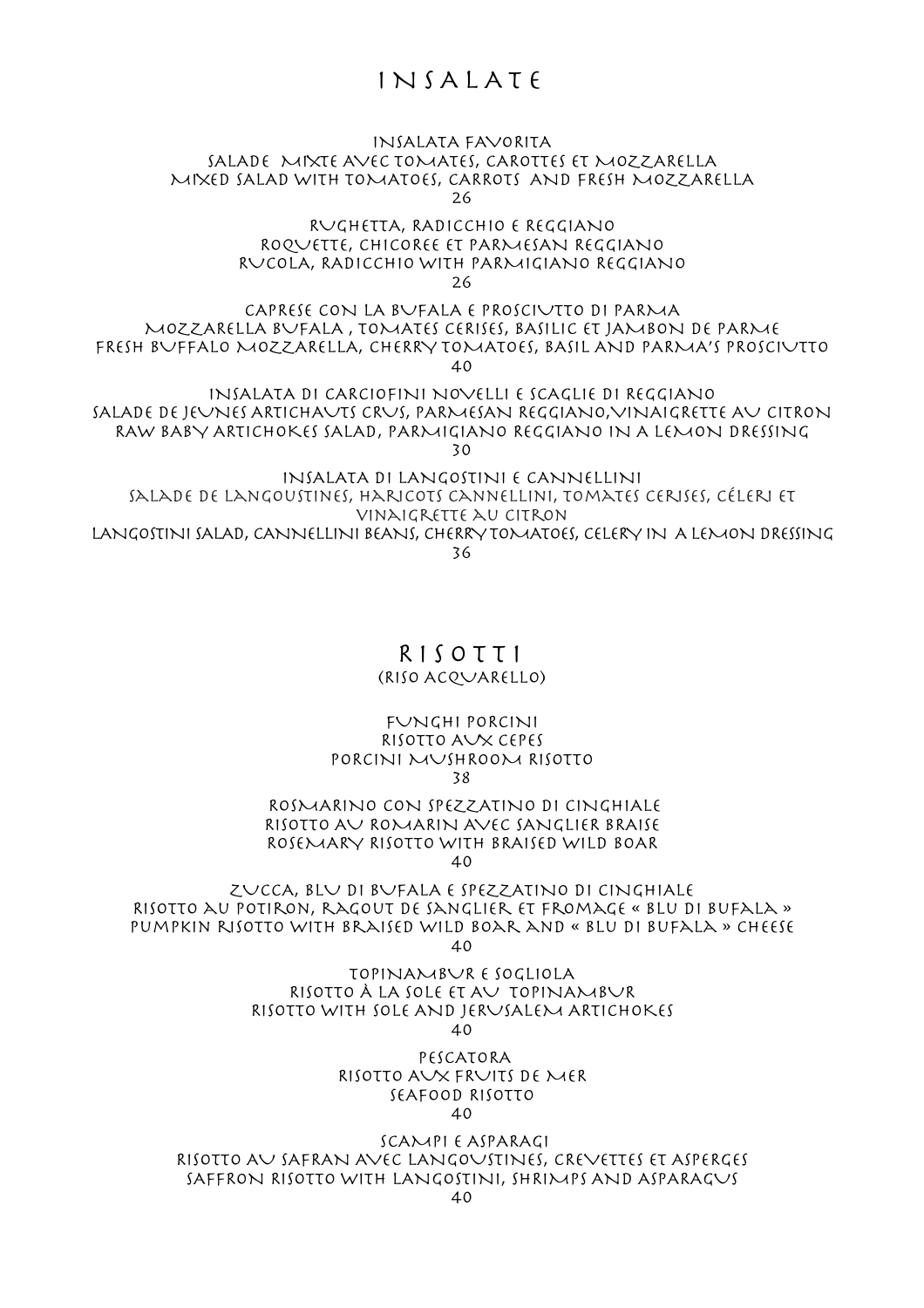## PASTE

### SPAGHETTI CARBONARA

SPAGHETTIS AU LARD DE NORCIA, ŒUFS, POIVRE NOIR ET FROMAGE PECORINO SPAGHETTI WITH GUANCIALE FROM NORCIA ,EGGS, BLACK PEPPER AND PECORINO CHEESE 36

> GNOCCHI FATTI IN CASA GNOCCHI MAISON, SAUCE AU CHOIX HOME MADE GNOCCHI, CHOICE OF SAUCE 36

RAVIOLI AL POMODORO RAVIOLIS MAISON A LA RICOTTA ET AUX EPINARDS, SAUCE TOMATE ET BASILIC HOME MADE RICOTTA AND SPINACH RAVIOLI IN A TOMATO BASIL SAUCE 38

> PENNE ALL'ARRABBIATA PENNE AVEC SAUCE TOMATE EPICEE PENNE IN A SPICY TOMATO SAUCE 30

CACIO E PEPE

TONNARELLI MAISON AU POIVRE NOIR ET AU FROMAGE PECORINO HOMEMADE TONNARELLI WITH BLACK PEPPER AND PECORINO CHEESE

36

TONNARELLI AL PACHINO APPASSIT0, TIMO E SCAGLIE DI REGGIANO TONNARELLI MAISONAUX TOMATES CERISES CONFITES, THYM ET PARMESAN REGGIANO HOME MADE TONNARELLI WITH CONFIT CHERRY TOMATOES, THYME, PARMIGIANO REGGIANO 38

> RIGATONI AMATRICIANA RIGATONI AVEC PANCETTA, FROMAGE PECORINO ET SAUCE TOMATE RIGATONI WITH PANCETTA, PECORINO CHEESE IN A TOMATO SAUCE 36

FETTUCCINE BOLOGNESE FETTUCCINE MAISON, SAUCE BOLOGNAISE TRADITIONNELLE HOME MADE FETTUCCINE WITH BOLOGNESE SAUCE 38

RAVIOLI DI VITELLO AI PORCINI RAVIOLIS DE VEAU MAISON AUX CEPES HOME MADE VEAL RAVIOLI WITH PORCINI MUSHROOM 38

FETTUCCINE AL RAGU' DI PANTANEGRA fettuccine maison au porc ibérique dans un ragout a blanc HOMEMADE FETTUCCINE WITH IBERIAN PORK IN A WHITE RAGU' 38

> SPAGHETTI ALLO SCOGLIO SPAGHETTI AUX FRUITS DE MER MIXED SEAFOOD SPAGHETTI 38

SPAGHETTI ALL'ARAGOSTA SPAGHETTI A LA LANGOUSTE FRAICHE LOCALE ET TOMATES CERISES SPAGHETTI WITH FRESH LOCAL LOBSTER AND CHERRY TOMATOES 40

> SPAGHETTI ALLA BOTTARGA SPAGHETTI A LA POUTARGUE ET TOMATES CERISES SPAGHETTI BOTTARGA AND CHERRY TOMATOES